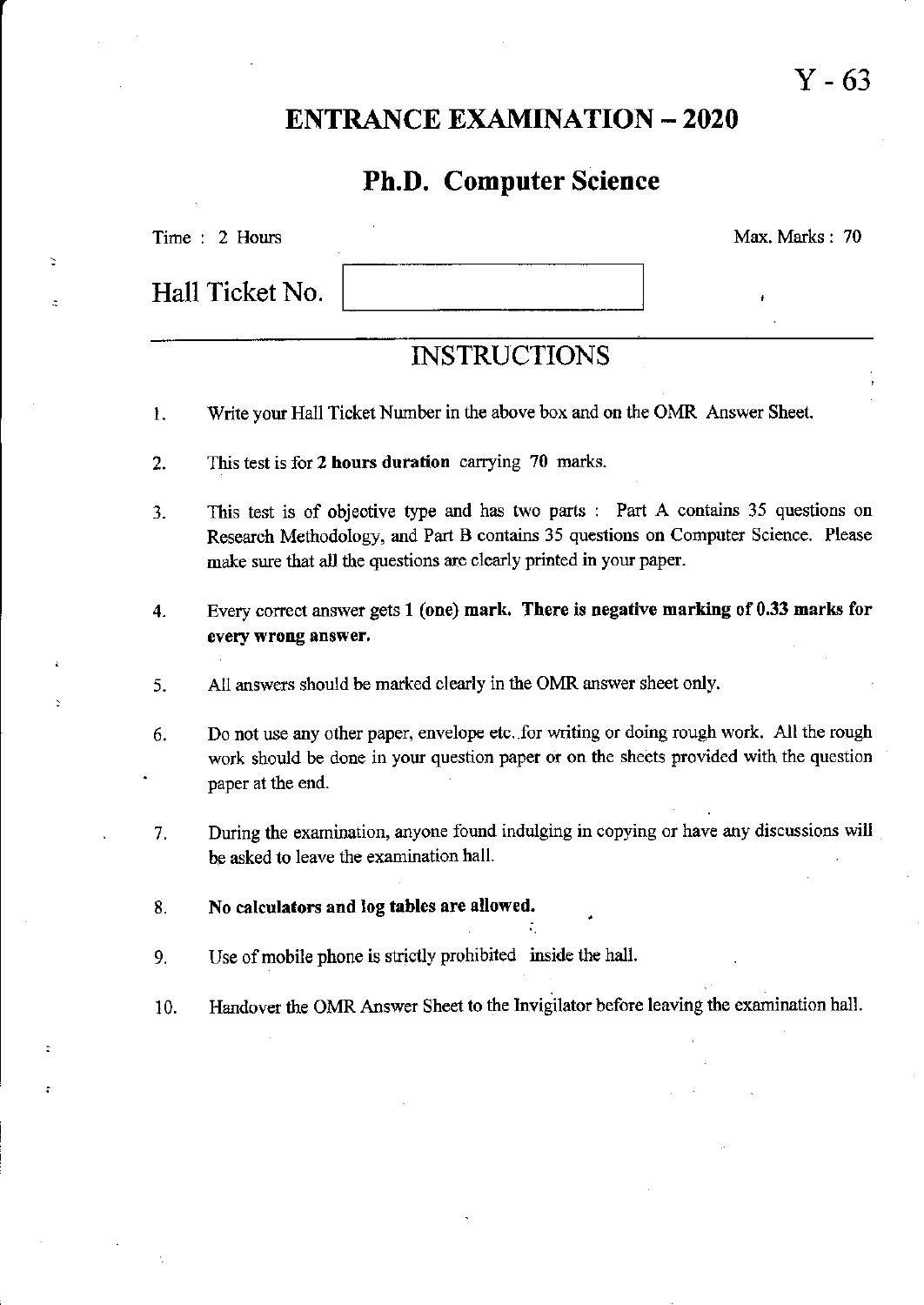#### Part A - Research Methodology

- $1.$ What does ACM stand for, for computer scientists?
	- A. Access Control Mechanism.
	- В. Algorithmic Computing Method.
	- Association for Computing Machinery. C.
	- D. American Computing Machines Company.
- $2.$ IEEE Xplore, ACM DL, DBLP and Scopus are examples of
	- Computer Science technical publications. A.
	- **B.** Technical publication databases.
	- $C.$ Computer Science technical publication databases.
	- Computer Science Institutes ranking agencies. D.
- The mean weight of 150 students in a certain class is 60 kilograms. The mean weight of boys in 3. the class is 70 Kg and that of the girls is 55 Kg. The number of boys and the number of girls in the class is

7-63

- A. Boys 100, Girls 50
- **B.** Boys 75, Girls 75
- C. Boys 50, Girls 100
- D. Boys 90, Girls 60
- 4. The experimental study mainly involves
	- Conceptualizing the parameters A.
	- **B.** Replication of research
	- $\mathbf{C}$ . The manipulation of variables
	- D. **Literature Survey**
- A systematic literature review of a topic is 5.
	- A. Concerned with the literature style of the paper
	- В. About new research directions for the topic
	- C. A comprehensive summary of the research conducted on the topic
	- D. None of the above
- 6. Which of the following standard probability density functions is applicable to discrete random variables?
	- A. Gaussian Distribution
	- **B.** Rayleigh Distribution
	- C. **Exponential Distribution**
	- D. Poisson Distribution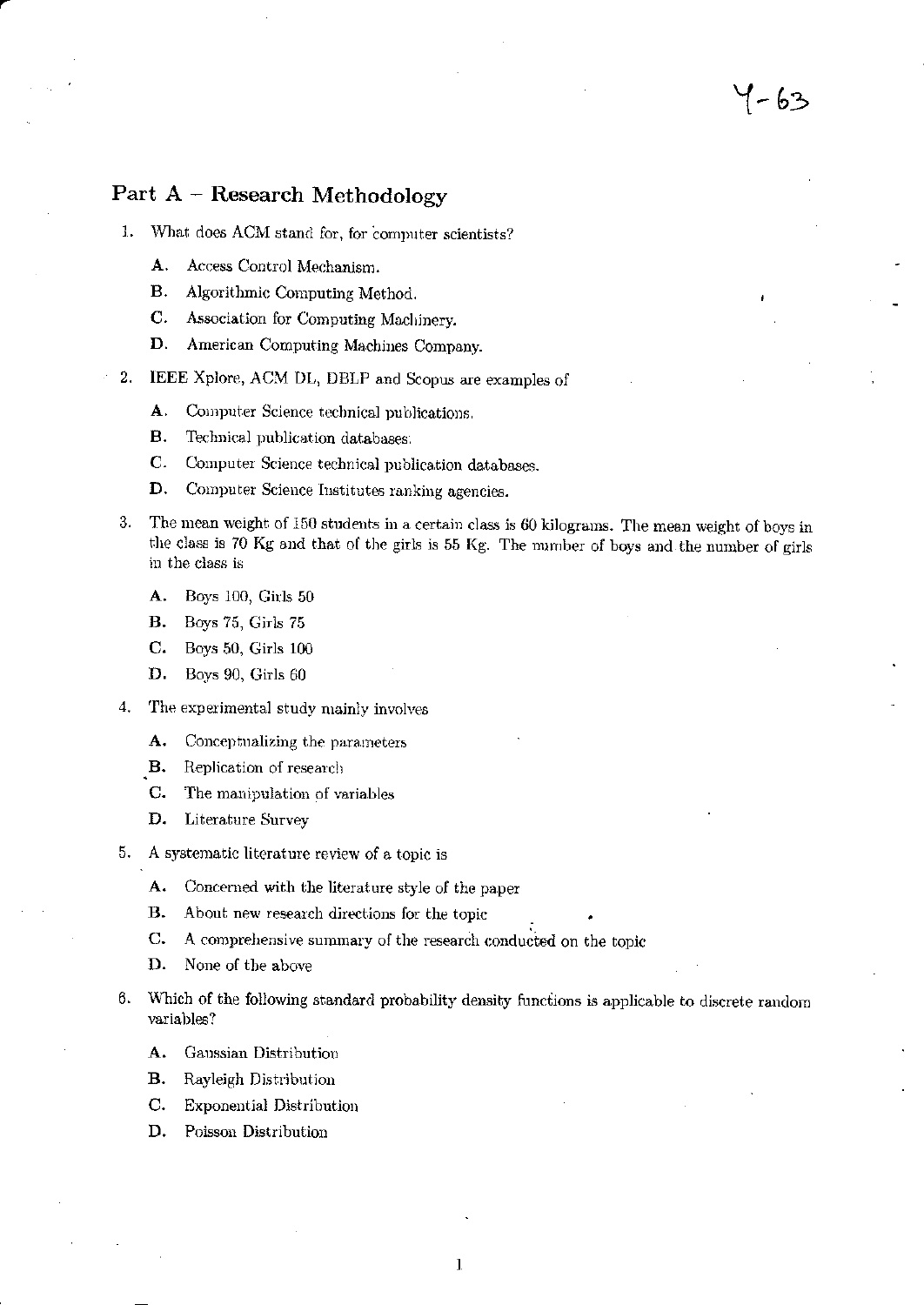### Questions 7-10 are based on the text below. Read it carefully and answer them.

"There is no principle of science that prevents us from making intelligent computers that are infinitely smarter than ourselves ... They may take away some of our (nuclear) toys, they will solve weighty problems that we ourselves have been unable to solve. They will talk to us only to amuse themselves and so, in some sense, keep us as pets."

Prof. Edward Fredkin, Manager, MIT AI Lab, made this statement during an interview aired on BBC in 1983. Although, Fredkin himself seemed to view such a prospect with equanimity, if not relish, his words could have hardly failed to arouse suspicion and apprehension in the minds of a lay audience. People have come to see scientific research and technological advance as processes that are as likely to lead to evil as to good. They have come to suspect that the scientists themselves are irresponsible, recklessly pursuing what they believe to be 'the interests of science' without worrying about the interests of humankind.

In the case of Computer Science in general and Artificial Intelligence in particular, such suspicions fall on fertile ground, well prepared by novelists and film-makers who have presented us with many grim, futuristic versions of the world dominated by machines. Thus, when an authoritative figure such as Prof. Fredkin, makes such statements as above, most people are likely to conclude that something very nasty is indeed stirring in the AI laboratories of the world.

It should, therefore, be stated that a large majority of those working in the field of AI would regard Fredkin's pronouncement as outrageous or damaging nonsense.

- 7. Why, according to Prof. Fredkin, will computers keep us as pets?
	- We are very loyal. Α.
	- В. We are suspicious and amusing.
	- $C_{\star}$ They can solve weighty problems.
	- D. They are very much smarter than us.
- 8. What suspicions do people have on scientific research?
	- **A.** Scientists are irresponsible.
	- **B.** Scientists do not worry about human interests.
	- $\mathbf{C}$ . Scientific research can be used for evil purposes.
	- D. All of the above.
- 9. What does fertile ground refer to?
	- А. People suspicious of technological advances.
	- Fields of Computer Science and Artificial Intelligence. в.
	- $\mathbf{C}$ . Prof. Fredkin's speech.
	- Futuristic vision of our world. D.
- Who have already provided support for Prof. Fredkin's statements on computers dominating 10. humans?
	- A. Suspicious people.
	- Hollywood movie makers. **B.**
	- C. Majority of researchers in the field of AI.
	- D. BBC interviewing team.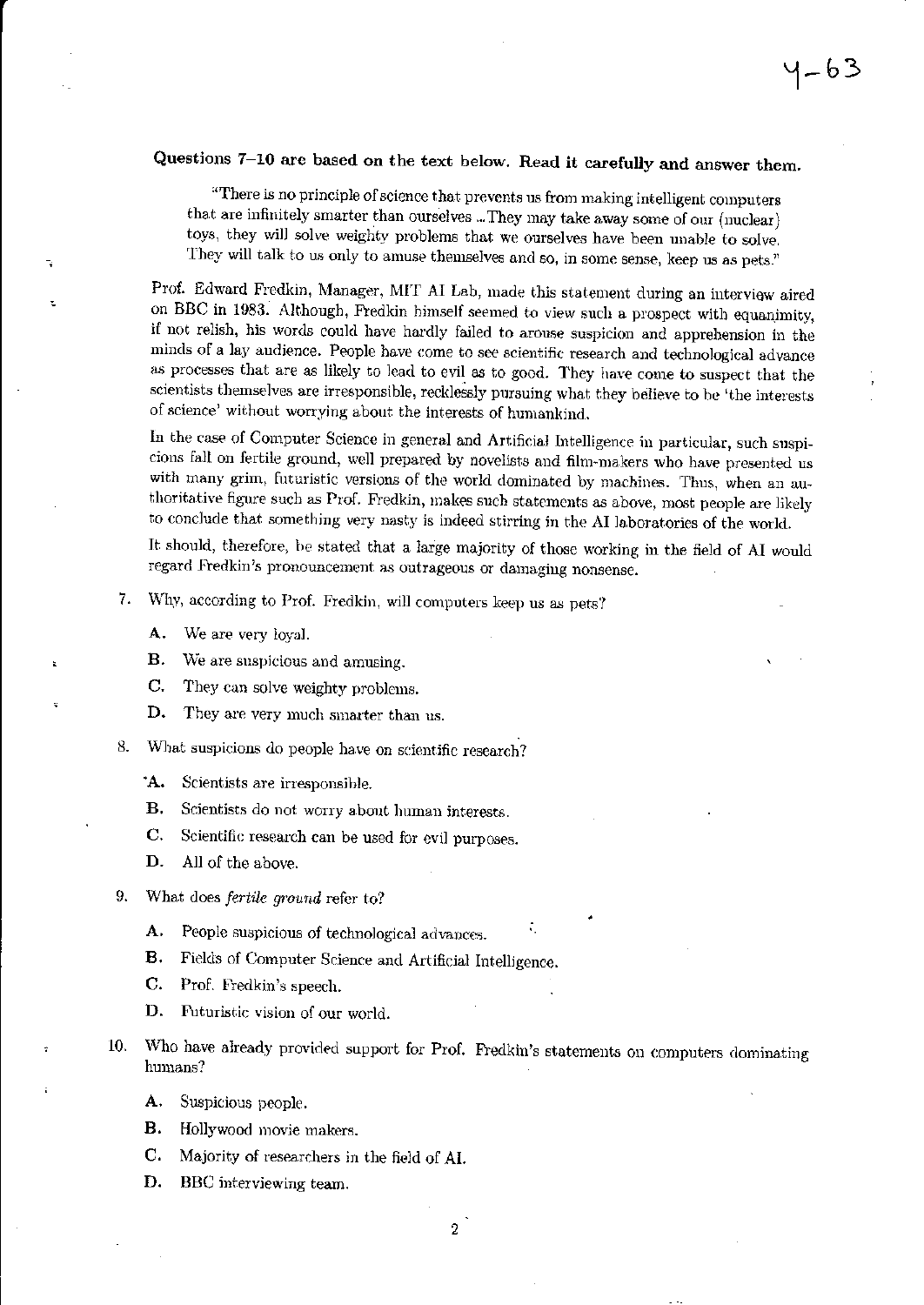- Assume you have a green and black identical wallets. The green wallet contains six 10-rupee  $11.$ and four 100-rupee notes. The black wallet contains eight 10-rupee notes and two 100-rupee notes. If you are blind-folded, what is the probability of picking the green wallet if you pulled a 100-rupee note followed by two 10-rupee notes from it?
	- $\frac{10}{29}$ А.
	- **B.**
	- $\frac{15}{29}$ C.
	- $\frac{2}{3}$ D.
- A researcher uses a regression equation to predict home heating bills (dollar cost), based on 12. home size (square feet). The correlation between predicted bills and home size is 0.70. What is the correct interpretation of this finding?
	- 70% of the variability in home heating bills can be explained by home size. А.
	- 49% of the variability in home heating bills can be explained by home size. **B.**
	- For each added square foot of home size, heating bills increased by 70 cents. C.
	- For each added square foot of home size, heating bills increased by 49 cents D.
- Scatter diagrams are mainly used to detect 13.
	- Experimental Error А.
	- Correlation **B.**
	- Interaction C.
	- Interference D.
- Let a relation R be defined on the set of all real numbers by aRb if and only if  $1 + ab > 0$  then  $14.$  $R$  is
	- Reflexive. Transitive but not Symmetric A.
	- Reflexive. Symmetric but not Transitive В.
	- Symmetric, Transitive but not Reflexive C.
	- D. An equivalence relation
- A furniture store buys its furniture from a wholesaler. For a particular style of chair, the store 15. usually sells a chair for 75% more than the cost of the chair from the wholesaler. During a sale, the store sells the chair for 25% more than the cost from the wholesaler. If he sold the chair in the sale for Rs. 300 then what is the usual price of the chair
	- 240 A.
	- 300 В.
	- C. 360
	- 420 D.
- The number of 6 digit positive integers, whose sum of the digits is at least 52, is 16.
	- -21 А.
	- 22 **B.**
	- C. 27
	- 28 D.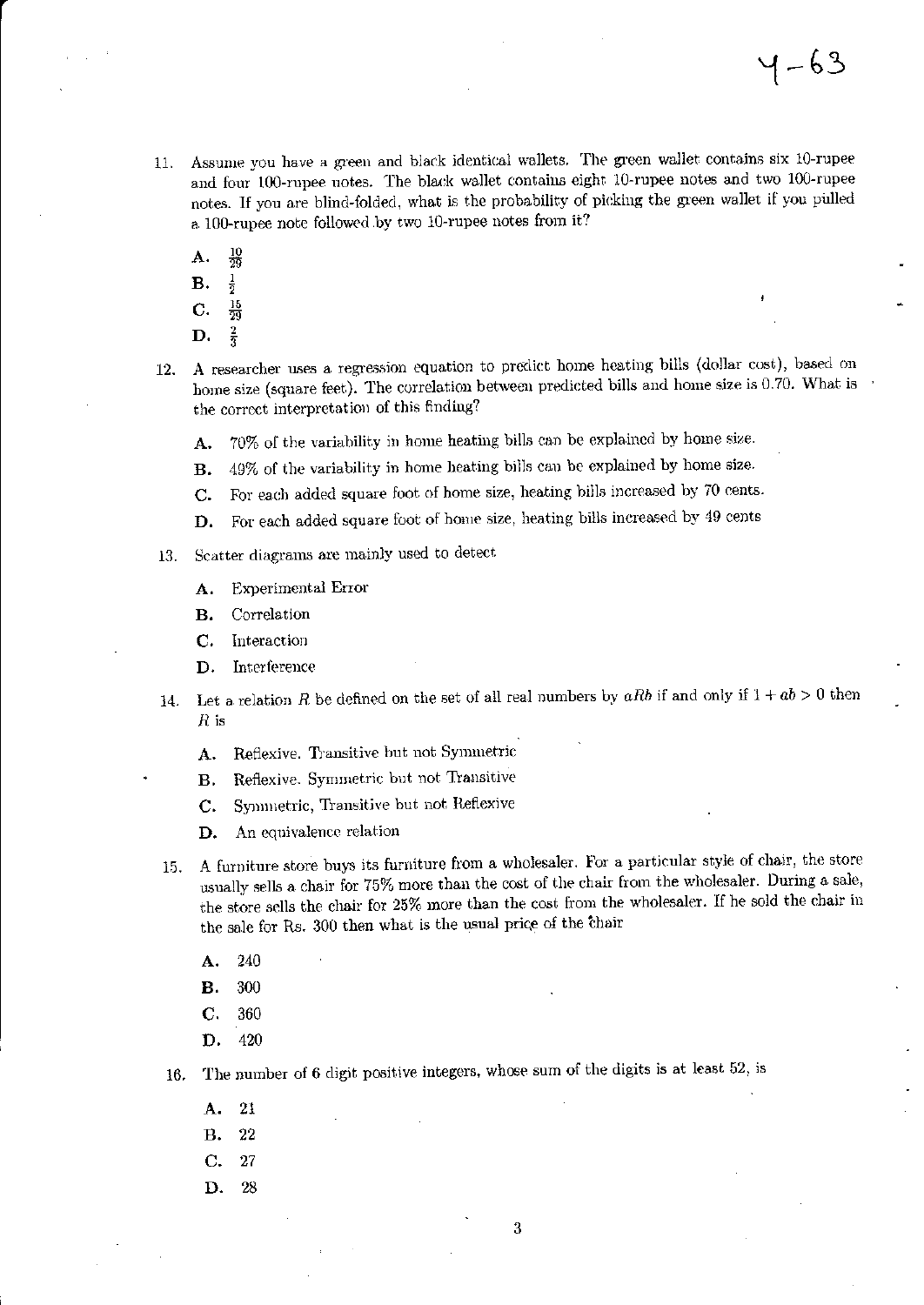- 17. Paraphrasing means
	- Change a few words to make it your own and cite it А.
	- Put quotation marks around the text and cite it в.
	- C. Use only the idea without citing it
	- D. Summarize the text in your own words and cite it
- For an individual class assignment, Karan and Jugal decide to collaborate. Karan compiles 18. research notes, Jugal identifies the main findings and both write their own original research papers. Is this:
	- Unethical collaboration A.
	- **B.** Plagiarism
	- Both unethical collaboration and plagiarism C.
	- D. Acceptable collaboration
- 19. A test is conducted annually. The test has a mean score of 127 and a standard deviation of 19. If Susheel's Z-score is 2, what is his score in the test?
	- Α. 165
	- 89 В.
	- С. 273
	- D. 292

20. Which of the following packages is developed by the computer scientist, Donald E. Kuuth?

- MS Word A.
- Wordstar  $\mathbf{B}$ .
- $\mathbf{C}$ . Firefox
- D. TEX
- The number of one-to-one functions from a set with  $m$  elements to a set with  $n$  elements where  $21.$  $n \geq m$ , is
	- **A.**  $n(n-1)(n-2)...(n-m+1)$
	- $n^m$ **B.**
	- $\boldsymbol{m}^n$ C.
	- $n!m!$ D.
- If my experimental hypothesis were "Eating cheese before bed affects the number of nightmares  $22.$ you have", what would the null hypothesis be?

 $\mathcal{L}_{\mathcal{L}}$ 

- A. Eating cheese before bed gives you more nightmares.
- Eating cheese before bed gives you fewer nightmares. **B.**
- Eating cheese is linearly related to the number of nightmares you have. C.
- The number of nightmares you have is not affected by eating cheese before bed D.
- The mean and standard deviation of the first N natural numbers are 23.

Mean =  $(N+1)/2$ , Standard deviation =  $\sqrt{\frac{(N+1)(N-1)}{12}}$ A.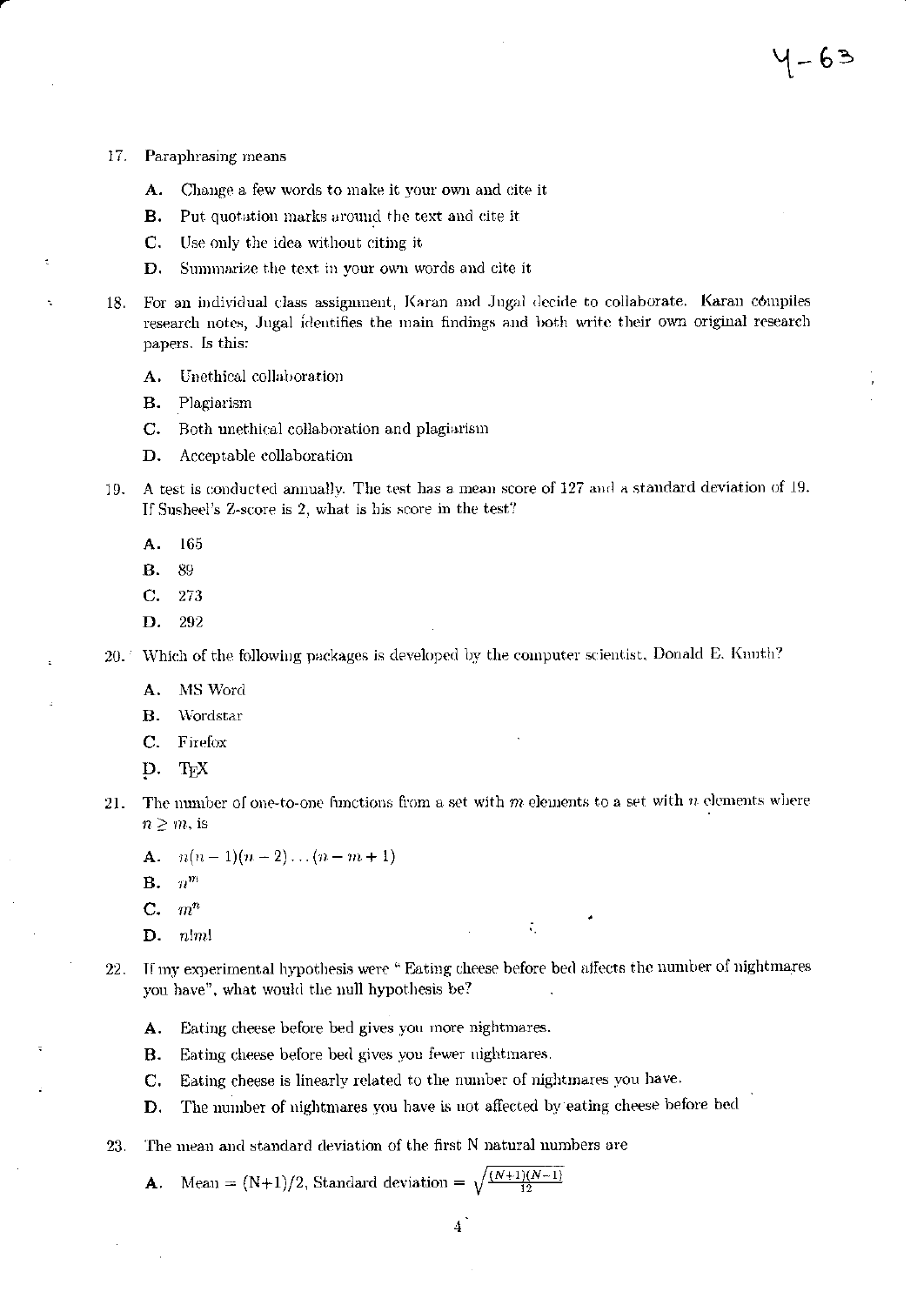$4 - 63$ 

- Mean =  $(N+1)/2$ , Standard deviation =  $\sqrt{\frac{(N+1)(2N+1)}{6}}$ В.
- Mean = N(N+1)/2, Standard deviation =  $\sqrt{\frac{(N+1)(N-1)}{12}}$ C.
- mean = N(N+1)/2, Standard deviation =  $\sqrt{\frac{(N+1)(2N+1)}{6}}$ D.
- What does et al mean in the sentence "Davis et al. propose a measure called MRLP for multi 24. relational networks."?
	- A. et cetera
	- **B.** and other co-authors
	- C. and two other authors
	- D. None of these
- 25. What happens to confidence interval when some outliers are introduced in the data?
	- Confidence interval is robust to outliers А.
	- Confidence interval will increase with the introduction of outliers В.
	- Confidence interval will decrease with the introduction of outliers  $\mathbf{C}$ .
	- D. We cannot determine the confidence interval in this case
- 26. The number of possible solutions of the equation  $x_1 + x_2 + x_3 = 11$ , where  $x_1, x_2$ , and  $x_3$  are non-negative integers is
	- A.  $13C_2$
	- **B.**  $11C_3$
	- $C.$  $11C_{2}$
	- D.  $14C_3$
- 27. A quantitative variable has the object values [80, 20, 40, 60, 65, 15, 90]. What are the split points if equal width discretization is applied for forming five bins?
	- А. 15, 35, 55, 75, 90
	- **B.** 15, 30, 45, 60, 75
	- $C.$ 30, 45, 60, 75
	- D.  $15, 30, 45, 60$
- 28. One of the conclusions in a technical paper states that, "The results demonstrated that our method is superior to the state-of-the-art in the false-positive rates." What the authors mean is that
	- A. Their false positive rates are higher than the other methods.
	- В. Their false positive rates are lower than the other methods.
	- C. Their answers are more positive than the other methods.
	- D. Their answers are less positive than the other methods.
- 29. When a research problem is related to heterogeneous population, the most suitable sampling method is
	- **Cluster Sampling** A.
	- В. Stratified Sampling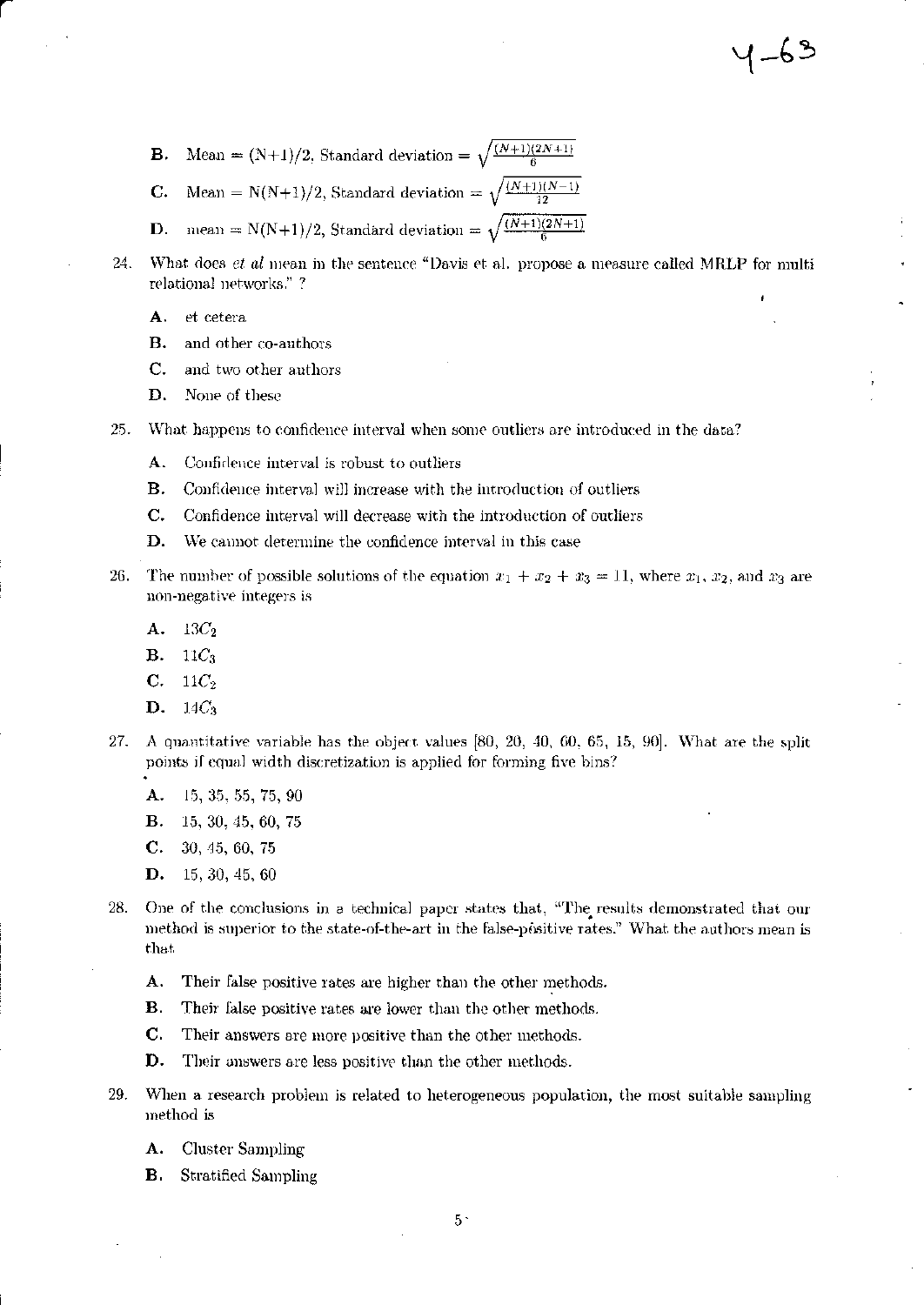- $C.$ Convenient sampling
- D. Lottery method

## Questions 30-32 are based on the flowchart given below.

Consider a list of values A[0...n-1]. max and min are mathematical functions which will find the maximum and minimum of the given arguments.



If the list  $A = [2, 3, 4, 2, 8, 5, 7, 6]$ , find the values of MAX, Left and Right? 30.

- A.  $18,4,5$
- **B.** 14,4,7
- $\mathbf{C}$ .  $20,2,7$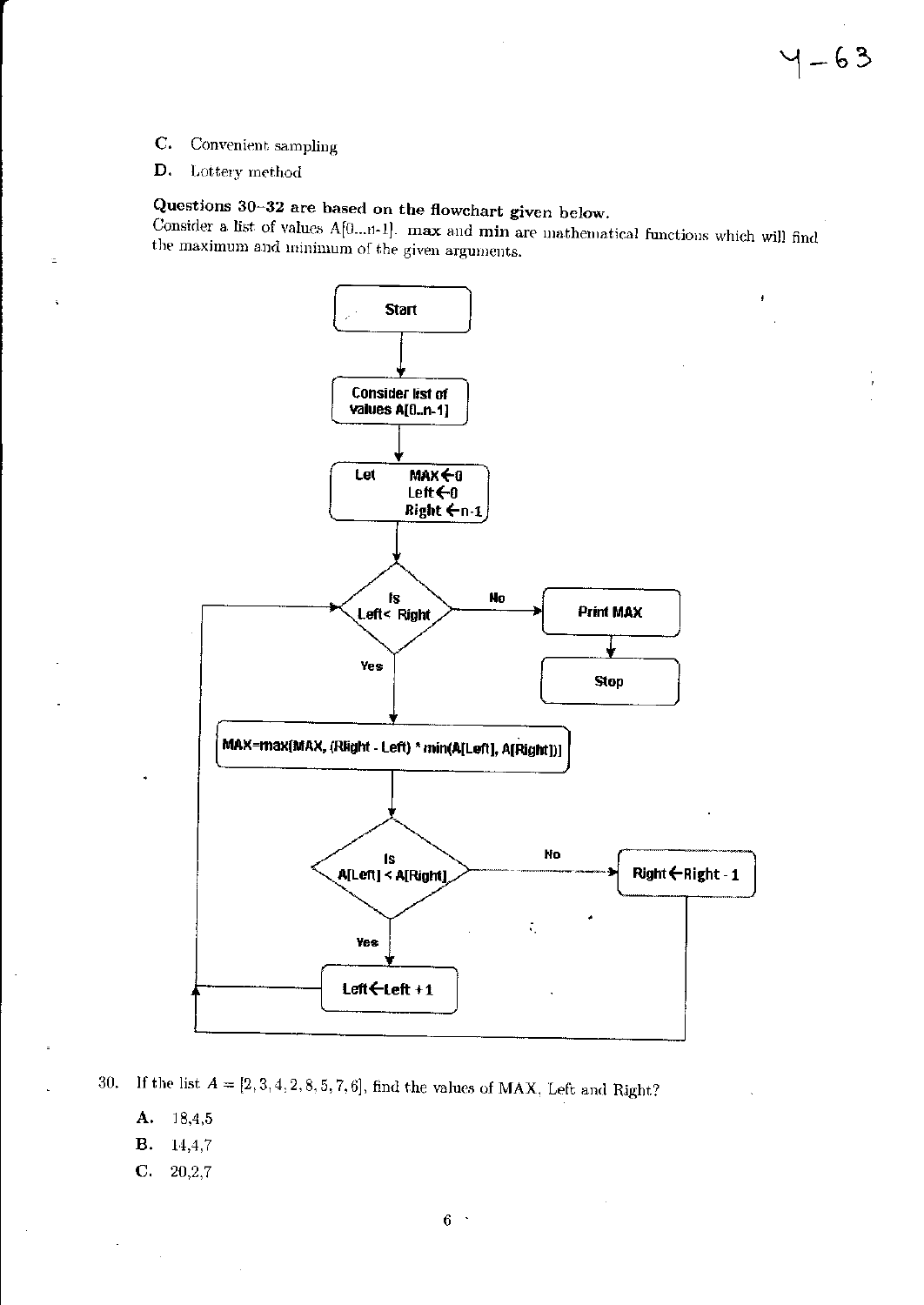$4 - 63$ 

 $20,4,4$ D.

How many times is the outer loop executed? 31.

> 9 А.

- $\overline{7}$ **B.**
- 8 C.
- None of the above D.

If the initial values of Left and Right are chosen as 2 and 5 respectively and another set of Left 32. and Right are chosen as 3 and 7, what is the change in MAX value?

А.  $\cdot$ 

 $6\phantom{1}6$ В.

 $-2$ С.

None of the above D.

The area lying in the first quadrant and bounded by the circle  $x^2 + y^2 = 4$  and lines  $x = 0$  and 33.  $x = 1$  is given by

- A.  $\frac{\pi}{3} + \frac{\sqrt{3}}{2}$
- **B.**  $\frac{\pi}{6} + \frac{\sqrt{3}}{4}$
- **C.**  $\frac{\pi}{3} \frac{\sqrt{3}}{2}$
- $\frac{\pi}{6} + \frac{\sqrt{3}}{2}$ D.
- Rekha and Fathima have a certain number of red and black marbles with them. The ratio of 34. red marbles to black marbles with them is  $7:1$  and  $9:1$  respectively. If the total number of marbles with the two persons is 90, what can be the number of red marbles with Fathima?
	- Either 9 or 45 А.
	- **B.** Either 10 or 50
	- C. Either 36 or 72
	- Either 18 or 36 D.
- On a test to obtain a securities license there are 20 questions with possible answers A, B, C, 35. D, and E. Obtaining a score of 70% (or 14 out of 20 correct) is necessary to pass. A student is certain he knows the correct answers for 10 questions, but must guess answers for the other 10. What is the probability of getting at least 4 correct if he picked up random answers for the other 10?
	- A. 0.0328
	- **B.** 0.8791
	- $C -$ 0.1209
	- 0.9672 D.

#### TURN THE PAGE FOR PART B  $\rightarrow$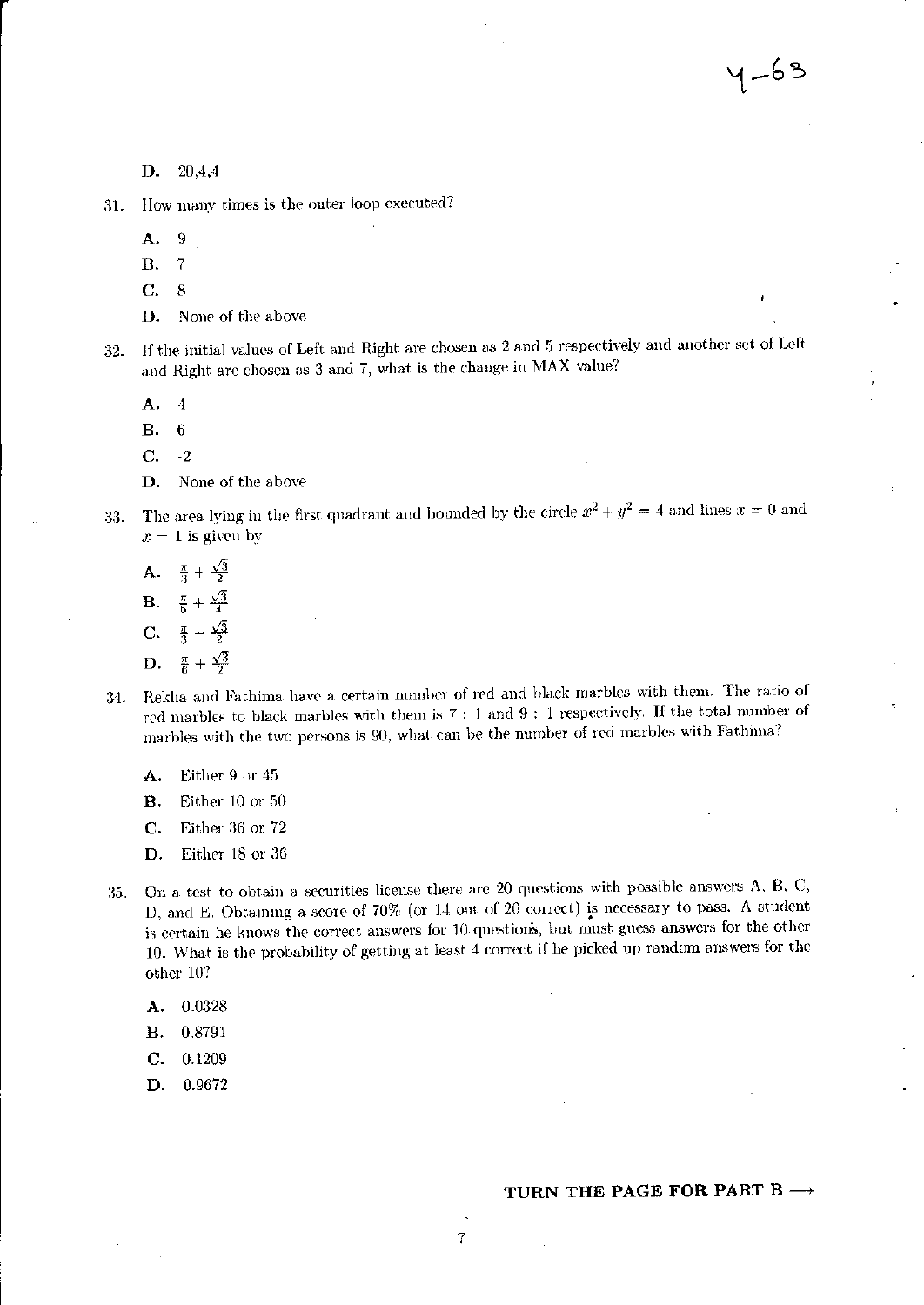### Part B - Computer Science

36. Consider a 7-bit normalized representation:  $(-1)^s * (ffff) * (2^{ee})$  of floating-point numbers, where  $s$  is the sign bit,  $ffff$  is unsigned and  $ee$  is two's complement. What is the smallest positive value that can be represented?

1\_ 63

- А.  $0.5$
- **B.**  $0.25$
- $\mathbf C$ . 0.125
- D. 0.28125
- 37. Suppose we are using Kruskal's algorithm to obtain the Minimum spanning tree of the Graph given below. Which of the sets of edges DO NOT contribute to the final solution?



- А.  $(1,2), (2,3), (4,7), (5,7)$
- В.  $(1,2), (4,7), (5,7), (5,6)$
- C.  $(1,2), (5,7), (5,6), (4,5)$
- None of the above D.
- 38. The relation scheme Student Performance(name, courseNo, rollNo, grade) has the following functional dependencies:
	- name, courseNo  $\rightarrow$  grade • rollNo, courseNo  $\rightarrow$  grade name  $\rightarrow$ rollNo
		- rollNo  $\rightarrow$  name

The highest normal form of this relation scheme is

- А.  $2NF$
- **B.**  $3NF$
- $\mathbf{C}$ . BCF
- D. 4NF
- 39. What is the length of the shortest string NOT in the language over alphabet  $\{a, b\}$  for regular expression given below:  $b^*.(a.a^*.b)^*.b^*$

Æ,

- A. one
- **B.** two
- C. three
- D. four
- 40. The message 11001001 is to be transmitted using the CRC polynomial  $x^3 + 1$  to protect it from errors. The message that should be transmitted is: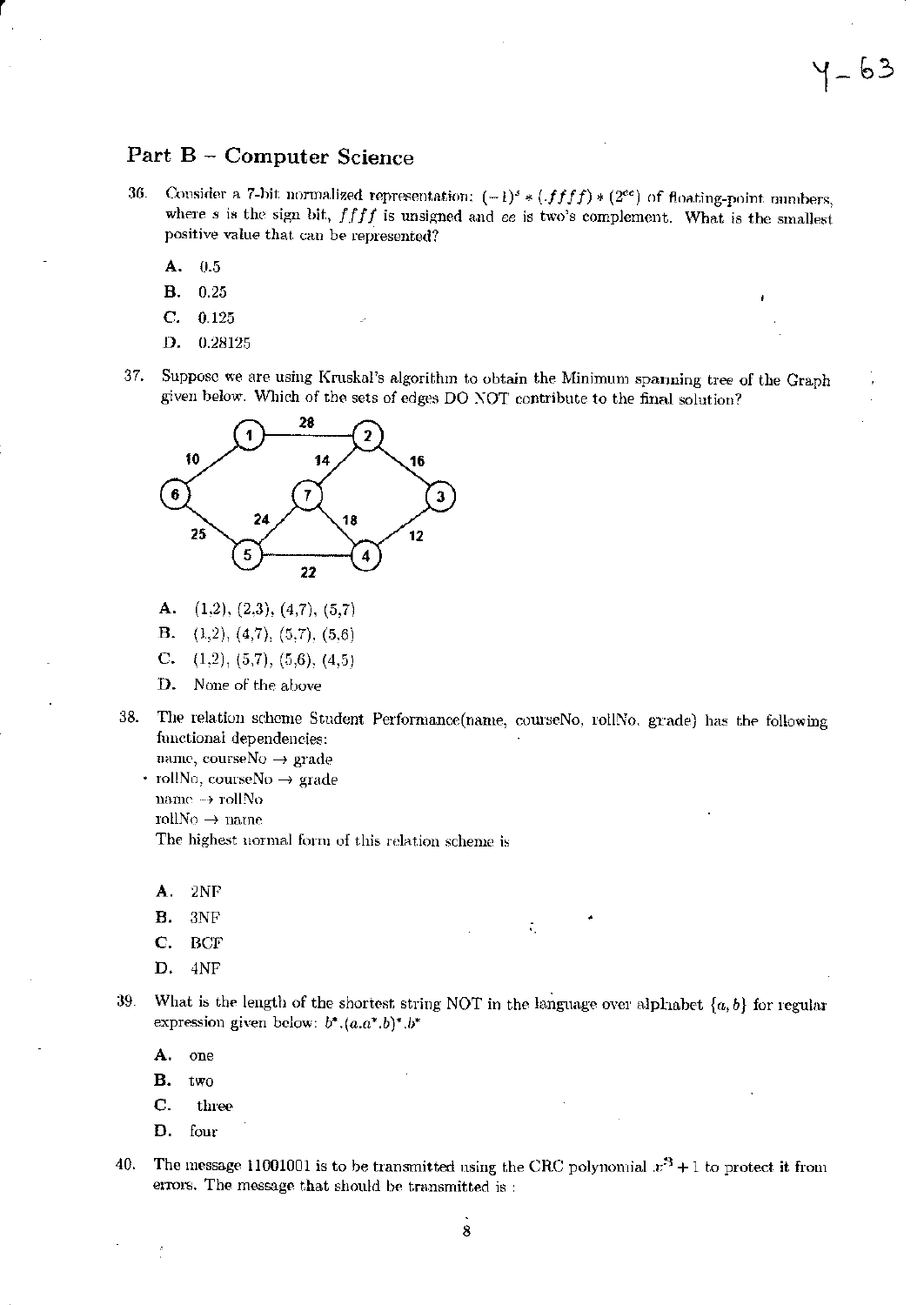- 110010011001 А.
- **B.** 11001001
- C. 110010011001001
- D. 11001001011
- "Copy-on-write" finds its main use in sharing the virtual memory of operating system processes,  $41.$ in the implementation of which of these system calls?

१– bे

- A. File Opening
- **B.** Forking of a new process
- $\mathbf{C}$ . File Closing
- D. None of the above
- In IPV 4, the IP address 200.200.200.200 belongs to 42.
	- Class A A.
	- **B.** Class B
	- $C_{\star}$ Class<sub>C</sub>
	- D. Class D
- If the binary heap  $H = \{40, 10, 20, 9, 6, 19, 15\}$ , then what will the heap be after performing 43. the two operations:  $EXTRACT-MAX()$  followed by  $HEAP-INSERT(25)?$ 
	- A. 25, 10, 20, 9, 6, 15, 19
	- **B.** 25, 20, 10, 9, 6, 15, 19
	- C. 25, 10, 20, 9, 6, 19, 15
	- **D.** 25, 20, 19, 15, 10, 9, 6
- The intersection of a context-free language and a regular language is 44.
	- Always context-free Ά.
	- В. Always regular
	- $C_{\star}$ May or may not be context free
	- D. None of the above
- 45. Does there exist a simple undirected graph with FIVE vertices with degree sequences given in  $(a)$  and  $(b)$ ? ÷.

(a) 3, 3, 3, 3, 2 (b) 1, 2, 3, 4, 5

- A. No for (a) and Yes for (b)
- Yes for (a) and Yes for (b) **B.**
- $\mathbf{C}$ . Yes for  $(a)$  and No for  $(b)$
- No for (a) and No for (b) D.
- Which of the following represents a vertex visiting sequence of a depth-first spanning tree with 46. the given non-tree edges of a graph?
	- A.  $1,2,3,4,3,2,1,5,1$  and  $(1,4)$ ,  $(4,5)$
	- $1,2,1,3,1,4,5,4,1$  and  $(1,5)$ ,  $(2,3)$ **B.**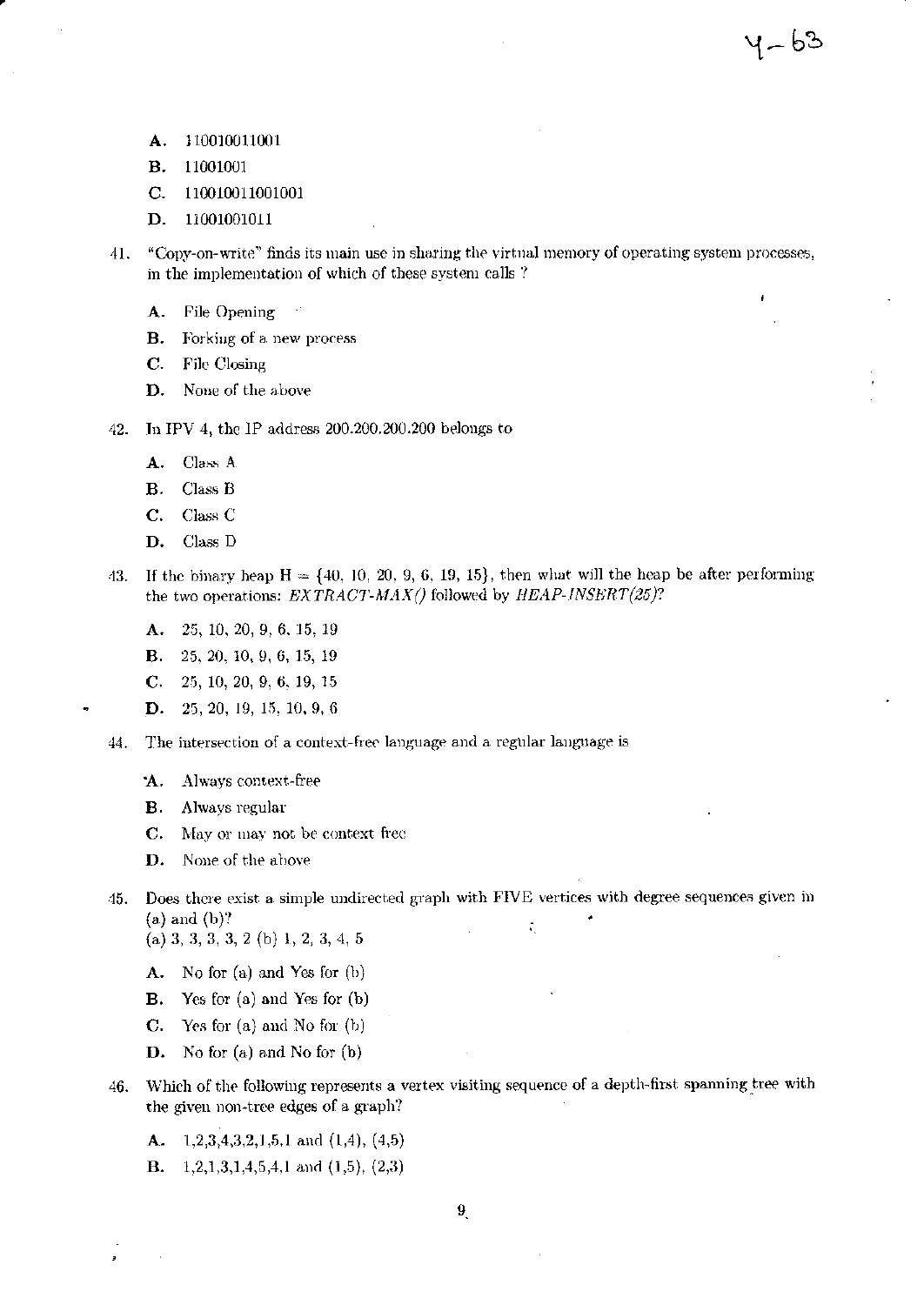- C.  $1,2,3,2,4,5,4,2,1$  and  $(1,3), (2,5)$
- D.  $1,2,1,3,4,3,1,5,1$  and  $(2,5)$ ,  $(1,4)$
- Consider the following two commands C1 and C2 on the relation R from an SQL database: 47.  $C1:$  drop table  $R$

4-63

 $C2$ : delete from  $R$ 

Which of the following statements is TRUE?

I. Both C1 and C2 delete the schema for R.

II. C2 retains relation R, but deletes all tuples in R.

- III. C1 deletes not only all tuples of R, but also the schema for R.
- I only A.

I and II only В.

- C. II and III only
- D. I, II and III
- Which of the following statements is NOT true in general. 48.
	- I Heap Sort algorithm is exactly the same as Selection Sort algorithm but uses a heap data structure while finding the minimum.
	- Greedy strategy always finds an optimal solution. и
	- III Dynamic Programming strategy can be applied if the problem satisfies optimality principle.
	- The Branch and Bound strategy neither adopts BFS nor DFS completely for finding an  $IV$ optimal solution.

I only A.

**B.** I and II

- $C_{\cdot}$ II only
- D. III and IV
- 49. Match the following:
	- List  $-1$ List  $-$  II 1. TCP a. Application layer b. Transport layer 2. HDLC
	- 3. HTTP c. Network layer
	- 4. IPX
	- d. Data link layer

The layers given in a b c d of List-I respectively match to

A. 2143

- **B.** 3412
- C. 3142
- D. 2413

The following production rules are defined for a language 50.

- $S \rightarrow aS_1a$
- $S \rightarrow bS_2b$
- $S_1 \rightarrow S \mid b$
- $S_2 \rightarrow S \mid a$

The language generated by the above grammar over the alphabet  $\{a, b\}$  is the set of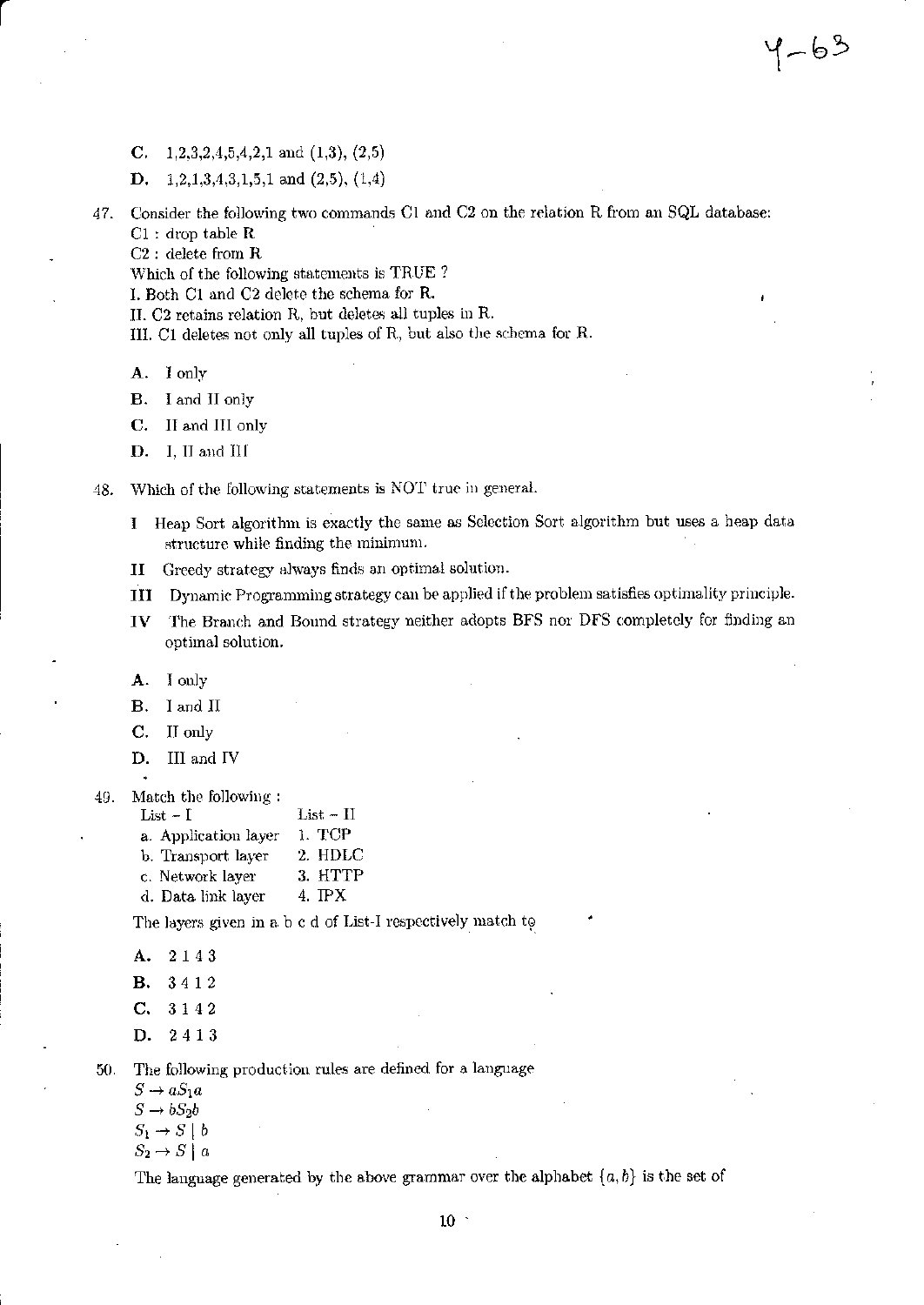- А. All palindromes
- **B.** Strings with alternate 'a' and 'b'
- $\mathbf{C}$ . All even length palindromes
- D. All odd length palindromes
- Consider the following decision system dataset with "A" being the quantitative variable and 51. "D" denoting the class decision variable.

|            | D |
|------------|---|
| $3\bar{0}$ | Р |
| 70         |   |
| 80         |   |
| 35         |   |
| ?          | Ρ |
| 50         |   |
| 20         |   |

Here "?" represents a missing value. What are the imputed values of the missing value by following "Mean Imputation" and "Mean Imputation restricted to a class" respectively?

- A. 40.71, 21.25
- **B.** 40.71, 28.33
- $\mathbf{C}$ . 47.5, 21.25
- D. 47.5, 28.33
- A relative mode branch type of instruction is stored in memory at an address equivalent to  $52.$ ABC7(Hex). The address field of the instruction contains 139(Hex). What is the effective address after execution of the instruction(in Hex)
	- A. AD01

٠

- AD67 В.
- C. AD07
- D. AD61

Questions from 53-54 are based on the Table given here regarding the cumulative statistics of COVID19 infections in 4 countries A, B, C and D on a certain date. The table gives the total population (in Crores) along with the number of infected and the virus-related deaths that occurred in each country.

| Country | Total Population | Infected   Deaths |    |
|---------|------------------|-------------------|----|
|         | in Crores        |                   |    |
|         | 33               | 3100              |    |
| B       | $20\,$           | 2215              | 10 |
| C       | 139              | 12300             | 62 |
|         | 138              | 12200             | 60 |

53. Which country has the least percentage of infected people?

- A. A
- **B.**  $\mathbf B$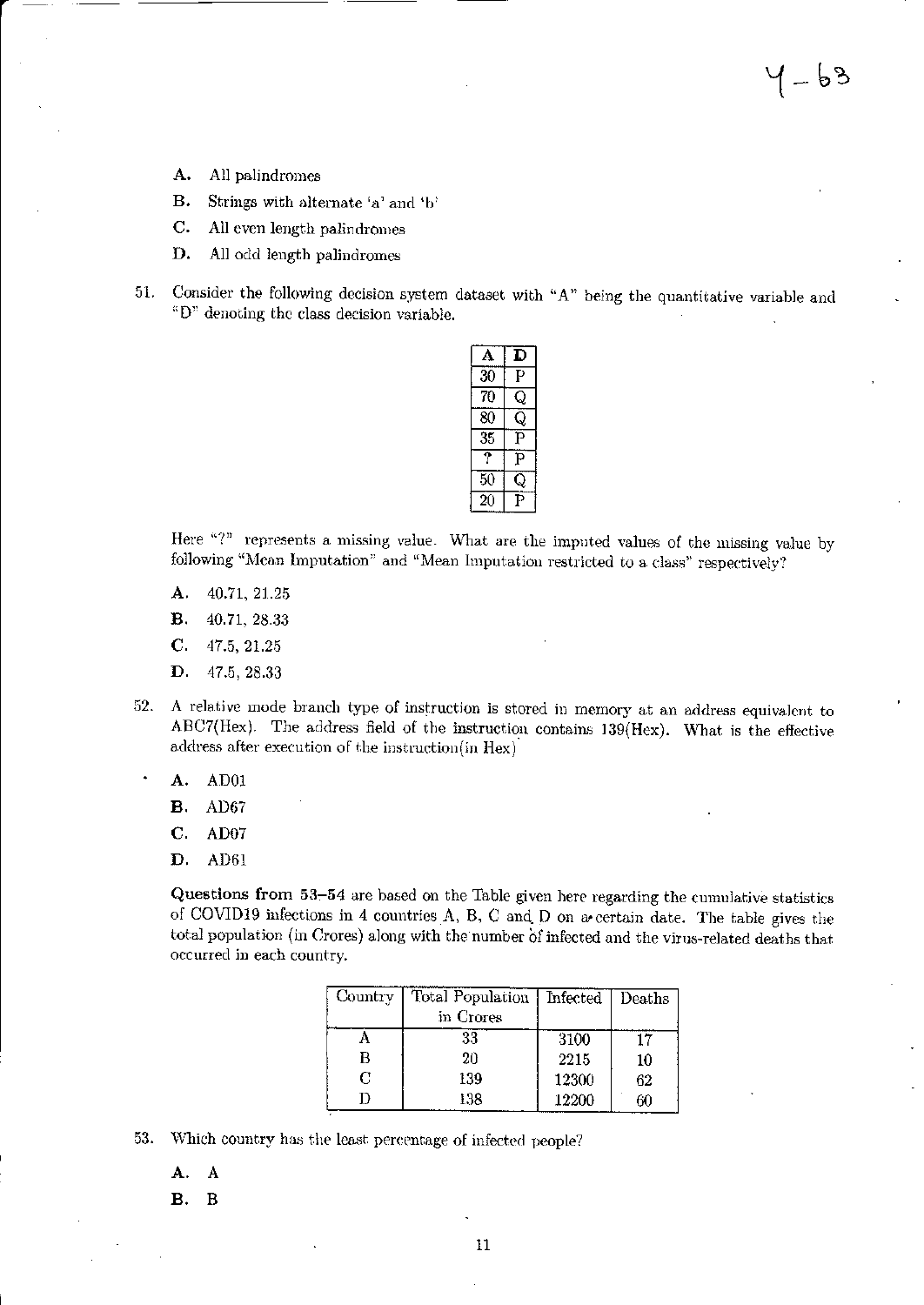C. C

D. D

Which country has the least rate of deaths among the infected? 54.

- A. A
- **B.**  $\overline{B}$
- C.  $\mathbf C$
- D. D

55. Find the product of the non-zero eigenvalues of the matrix below.

|  | $\begin{pmatrix} 1 & 0 & 0 & 0 & 1 \ 0 & 1 & 1 & 1 & 0 \ 0 & 1 & 1 & 1 & 0 \ 0 & 1 & 1 & 1 & 0 \ 1 & 0 & 0 & 0 & 1 \end{pmatrix}$ |  |  |
|--|-----------------------------------------------------------------------------------------------------------------------------------|--|--|
|  |                                                                                                                                   |  |  |
|  |                                                                                                                                   |  |  |
|  |                                                                                                                                   |  |  |

 $\mathbf{A}$  $\sim$  $\overline{a}$   $-63$ 

Α.  $\boldsymbol{6}$ 

**B.**  $8\,$ 

 $C.$  $10$ 

D.  $12\phantom{.0}$ 

Which of the following methods of accessing a device has the lowest possible latency? 56.

A. Polling

В. Interrupt

 $\mathbf{C}$ . I/O instructions

D. DMA

Operating Systems use these protected variables (I) for abstract data types to lock a resource 57. being used. The value of the variable (II) is also used to indicate the status of a common resource,

or its instances available. Here I and II actually are referring to which of the following? (Choose the most appropriate pair.)

Binary and Counting Semaphores А.

Mutual Exclusion and Deadlock **B.** 

 $C_{\bullet}$ Mutual Exclusion and Bankers Algorithm

D. None of these

What would be the output of the following 'C' program assuming that the array begins at 58. location 2001?

```
main()\mathcal{L}int a[2] [3] [4] =€
    {1, 2, 3, 4}5, 6, 7, 8, 9, 10, 11, 12 },
{13, 1, 2, 3,6, 7, 8, 9,0, 0, 0, 0 }
};
printf("%u %u %u %d", a, *a, **a, ***a);
}
```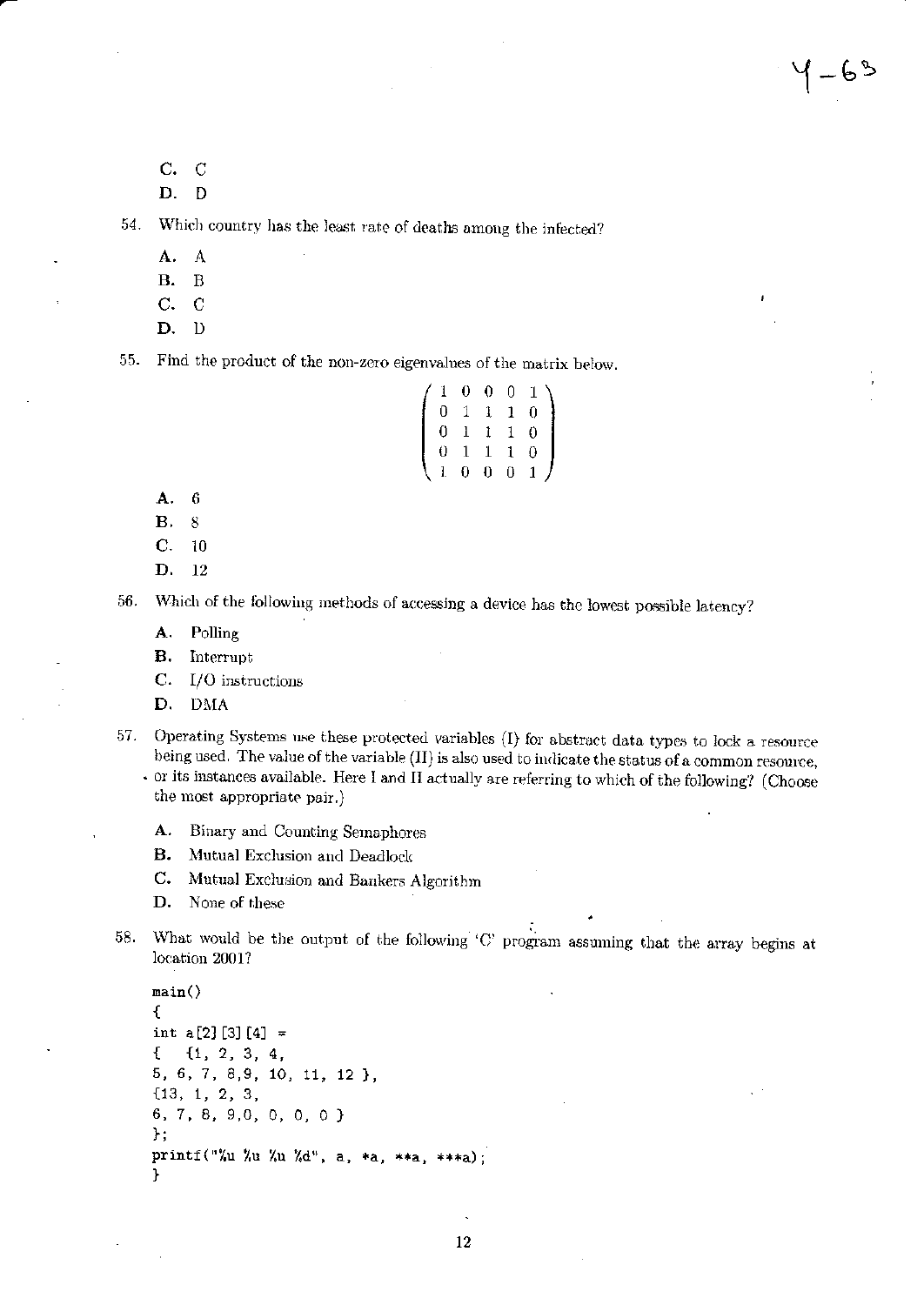- A. 2001 2001 2001 1
- **B.** 2001 1 13 0
- $\mathbf{C}$ . 2001 2001 2003 3
- D. 2002 1 13 4
- Let X be random variable that follows the normal distribution with mean 5 and variance 25. 59. Then the mean of the random variable  $Y = ((X - 5)/5)^3$  is
	- A.  $-5$
	- **B.**  $\theta$
	- C. 25
	- D. 125
- 60. Consider a direct-mapped cache of size 32KB with cache line size of one word. Assume that a main memory access takes 100 cycles and accessing a cache takes 1 cycle. What would the performance difference be for this program on a machine with a Write-back vs. Write-through cache?

for  $(i=0; i<4000; i++)$  {  $a[i] = a[i] + a[i+1];$ }

- A. Same performance
- Write-back cache is 1.5 times slower В.
- $\mathbf{C}$ . Write-back cache is 2 times slower
- D. Write-back cache is 3 times slower
- 61. 30 buses are used to transport 2000 passengers from Hyderabad to Warangal. Each bus has 80 seats and each passenger will occupy exactly one seat. Consider the following statement:

At least X buses will carry at least 67 passengers and at least Y buses will have at least 14 vacant seats.

Assuming that this statement is always true irrespective of the way passengers are assigned to buses, the maximum possible values of  $X$  and  $Y$  are

- **A.**  $X = 1, Y = 10$
- **B.**  $X = 2, Y = 10$
- $C_{\star}$  $X = 2, Y = 1$
- D. None of the above
- 62. Belady's anomaly proves that it is possible to have more page faults on increasing the number of page frames, while using which one of the following algorithms?
	- A.  $FIFO$
	- **B.**  $_{\rm LRU}$
	- Optimal Page Replacement  $C_{\star}$
	- D. **SJF**
- 63. The Longest Common Subsequence (LCS) of two strings "ABAZDC" and "BACBAD" that can be obtained using dynamic programming is: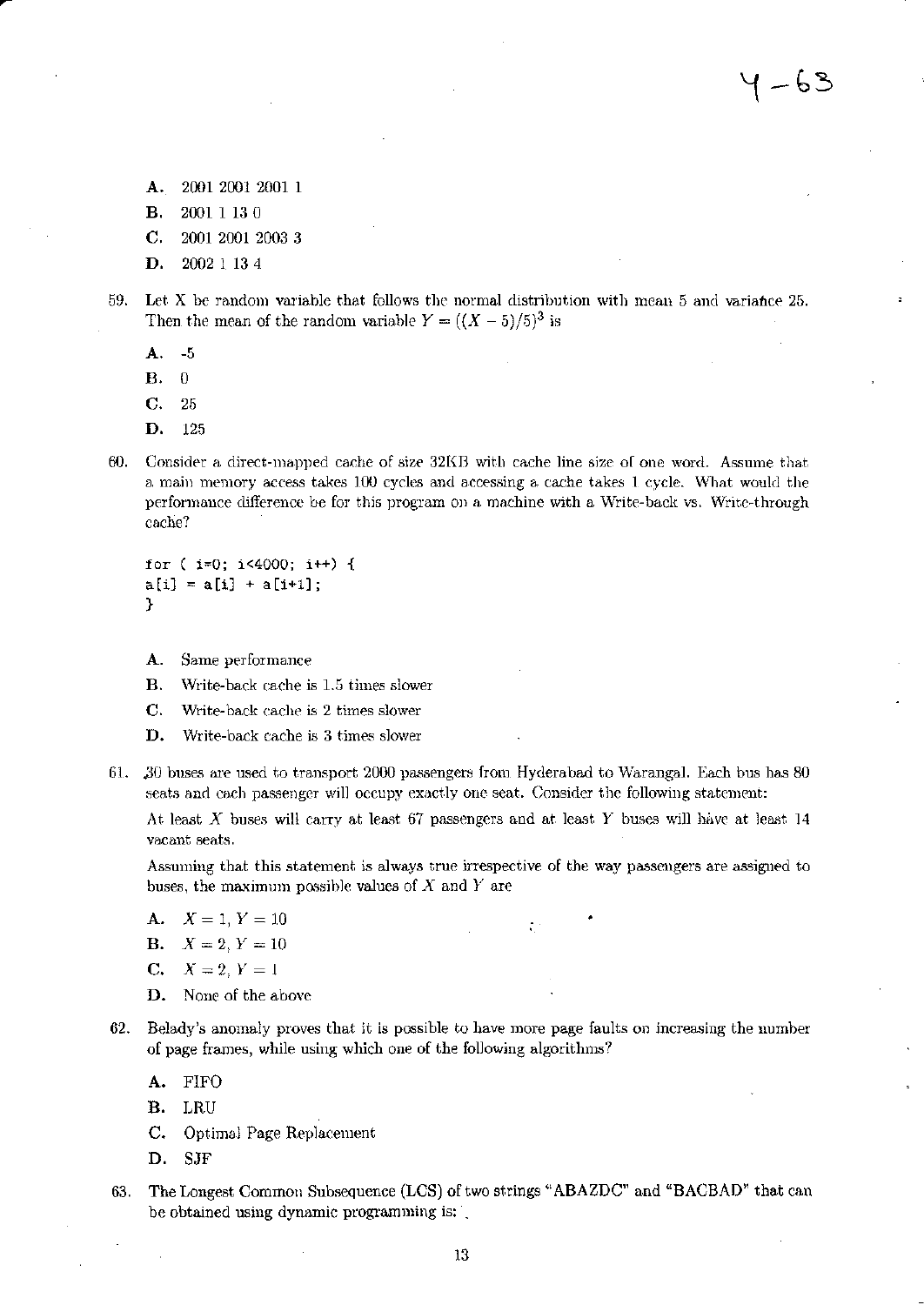( -63

- А. ABAD
- **B. ACAD**
- C. **BAC**
- D. None of the above
- What are the time complexities of an optimal algorithm that computes the maximum degree of 64. a connected graph  $(G = (V, E), |V| = n$  and  $|E| = m$ ) using Adjacency Matrix and Adjacency List representations respectively?
	- $\theta(m)$  and  $\theta(m)$ A.

**B.**  $\theta(n^2)$  and  $\theta(m)$ 

- $\theta(n^2)$  and  $\theta(n^2)$  $\mathbf{C}$ .
- $\theta(n^2)$  and  $\theta(n)$ D.
- Consider the effect in a network of using slow start on a line with a 10 msec round-trip time 65. and no congestion. The receive window is 24KB and the maximum segment size is 2KB. How long does it take before the first full window can be sent?
	- A. 10 msec
	- **B.** 20 msec
	- C. 24 msec
	- D. 40 msec

If  $T(n) = T(n/2) + T(n/4) + T(n/8) + 100n$ , then  $T(n)=$ ? 66.

- A.  $\theta(nlogn)$
- **B.**  $\theta(n)$
- C.  $\theta(n^2)$

l,

D.  $\theta(nloglogn)$ 

What would be the output of the following 'C' program assuming that size of  $(int) = 32 \text{ bits?}$ 67.

 $\mathcal{L}_{\rm{max}}$ 

```
#include<stdio.h>
```

```
int main()
\mathbf{f}int i=1;
     while(i > 0)Ł
          i++;
     ŀ
     printf("%d, %d", i, i-1);
\mathbf{r}A. 0. -1-2^{31}, 2^{31} - 1B.
C.
    Program goes into infinite loop
    -2^{31} - 1, 2^{31} - 1D.
```